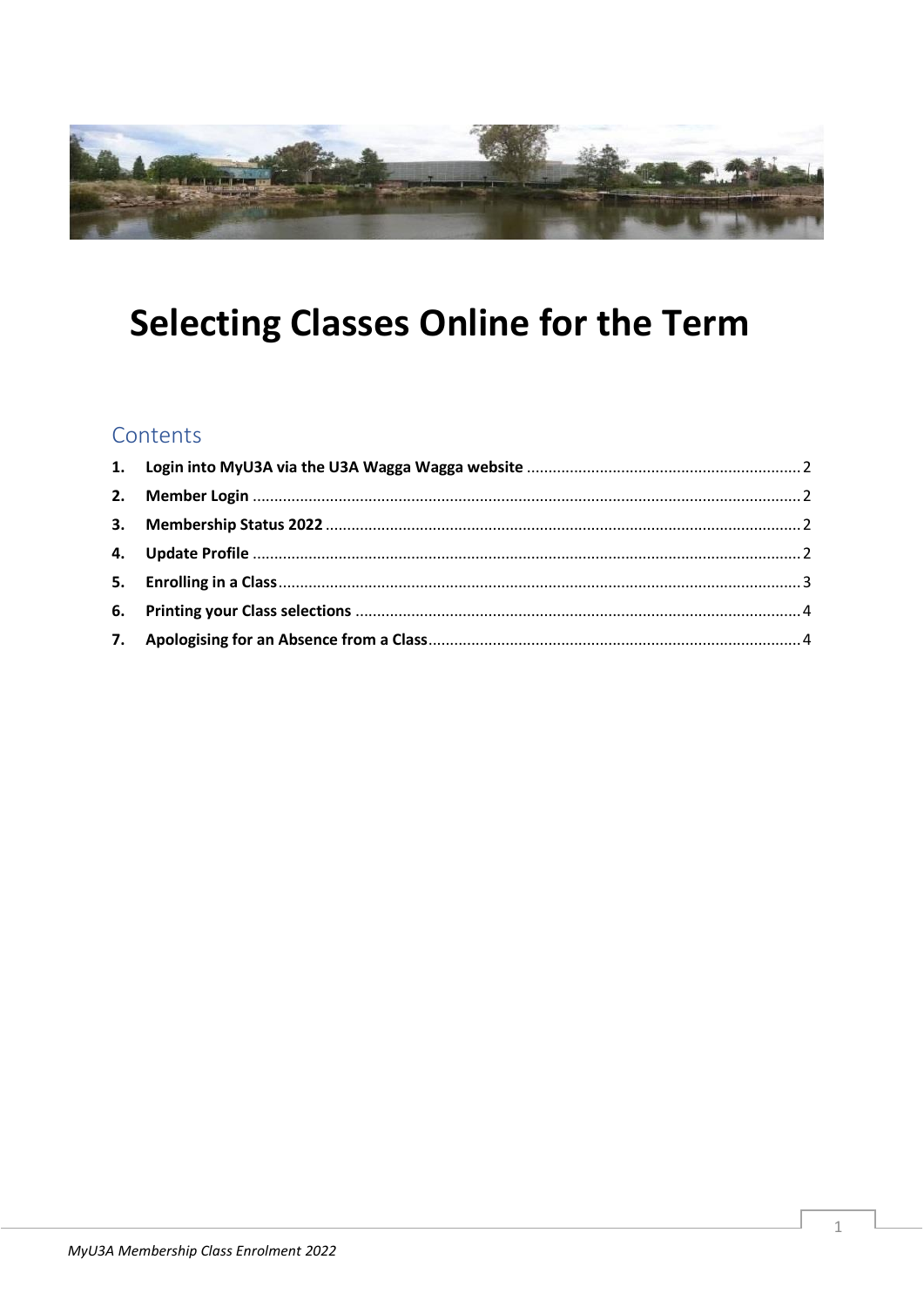# <span id="page-1-0"></span>1. Login into MyU3A via the U3A Wagga Wagga website

Open the U3A Wagga Wagga website by clicking tapping U3A Wagga Wagga – [Courses and Activities \(u3anet.org.au\)](https://waggawagga.u3anet.org.au/)

Click/tap "**Member Login**" button to bring up the Online Member Services box

**MEMBER LOGIN »** 

**Please note:** This page covers only membership. Click a Classes button below for class information Next | Update Profile | Change Membership | If you want to enrol in 2020 classes click the Classes 2020 button. Classes 2020

If you will be absent from class, put in an apology.<br>Absence from:  $Date(d/m)$   $\qquad$  to:  $Date(d/m)$ 

### <span id="page-1-1"></span>2. Member Login

Enter your **Member ID** (number) and **Password** (text and number) Select the Log in button



*If* you forget your password, click the *buttor* **Password/Id** *button. Fill in your email address and you will be emailed your password within a few minutes. Check your email for the new password*.

### <span id="page-1-2"></span>3. Membership Status 2022

There are 5 options buttons available to you throughout the Term

- **Next** Takes you to the Member Summary Page
- Update Profile | To change your personal information
- Change Membership To change from Full to Honorary
- **Classes 20221** Select the classes button
- Apologise | If you are unable to attend a class

# <span id="page-1-3"></span>4. Update Profile

**Update or check your personal information select button to open the Application Form**

### **Application Form**

Check and update your information:

- address
- telephone numbers
- email address
- **change password** (your choice)
- your emergency contact details in case of illness or a problem at a U3A site.

| <b>Title</b>                                   |                         | $\bullet$ sas $\bigcirc$ u $\bigcirc$ r                                                    | All names: add 1' to override cass check. |                               |                         |                                                                                                 |  |
|------------------------------------------------|-------------------------|--------------------------------------------------------------------------------------------|-------------------------------------------|-------------------------------|-------------------------|-------------------------------------------------------------------------------------------------|--|
| " Given Name 1-to                              |                         |                                                                                            |                                           |                               |                         | Only enter a badge name if you want to be addressed by other than your Client fiame. Do not ent |  |
| <sup>8</sup> Family Name Smith                 |                         |                                                                                            | <b>Badge Name</b>                         |                               |                         | Enter 17 to clear badge name.                                                                   |  |
| Address 12 https it                            |                         |                                                                                            |                                           |                               |                         |                                                                                                 |  |
| * City/Suburb Wrops Wagon                      |                         |                                                                                            |                                           |                               |                         |                                                                                                 |  |
| Post Code 26%                                  |                         | State now ~                                                                                |                                           |                               |                         | Date of Birth D. [M]                                                                            |  |
| "Fhone Numbers (6411 239 996                   |                         |                                                                                            |                                           |                               |                         |                                                                                                 |  |
|                                                | *Email volt/23.com      |                                                                                            |                                           |                               | (enter hip if no email) |                                                                                                 |  |
| *Verify Email wright.com                       |                         |                                                                                            |                                           |                               | (enter fun if no email) |                                                                                                 |  |
| *Password bri2                                 |                         | Verify password y 12                                                                       |                                           |                               |                         |                                                                                                 |  |
| Occupation                                     |                         |                                                                                            |                                           | <b>ZERVIST TO INSTRUMENTS</b> |                         |                                                                                                 |  |
| <b>Interests</b>                               |                         |                                                                                            |                                           |                               |                         |                                                                                                 |  |
| the event of illness, please notify:           |                         |                                                                                            |                                           |                               |                         |                                                                                                 |  |
| "Name The                                      |                         |                                                                                            |                                           |                               | Phone (611 216 999)     |                                                                                                 |  |
| Name                                           |                         |                                                                                            |                                           | Phone                         |                         |                                                                                                 |  |
| Are there any medical issues?                  |                         |                                                                                            |                                           |                               |                         |                                                                                                 |  |
|                                                |                         | Would you like to receive the Neusletter? $\bigcirc_{\forall\omega}\Theta_{\forall\omega}$ |                                           |                               |                         |                                                                                                 |  |
| How did you find out about USA? Frienfull andy |                         |                                                                                            | $\sim$                                    |                               |                         |                                                                                                 |  |
| What is your Country of Origin Audrein         |                         |                                                                                            |                                           |                               |                         |                                                                                                 |  |
|                                                | Language at home Light- |                                                                                            |                                           | If not English                |                         |                                                                                                 |  |
|                                                |                         | Would you like to volunteer? I've pretered positions                                       |                                           |                               |                         |                                                                                                 |  |
|                                                |                         | Ce car Conville Lease Office Tutte                                                         |                                           |                               |                         |                                                                                                 |  |
| <b>Availability</b>                            |                         |                                                                                            |                                           |                               |                         |                                                                                                 |  |

Apologise

When complete select the  $\boxed{\text{Commit}}$  button at the bottom of the page

You will return to the **Membership Status 2022** page.

 $u006(4)$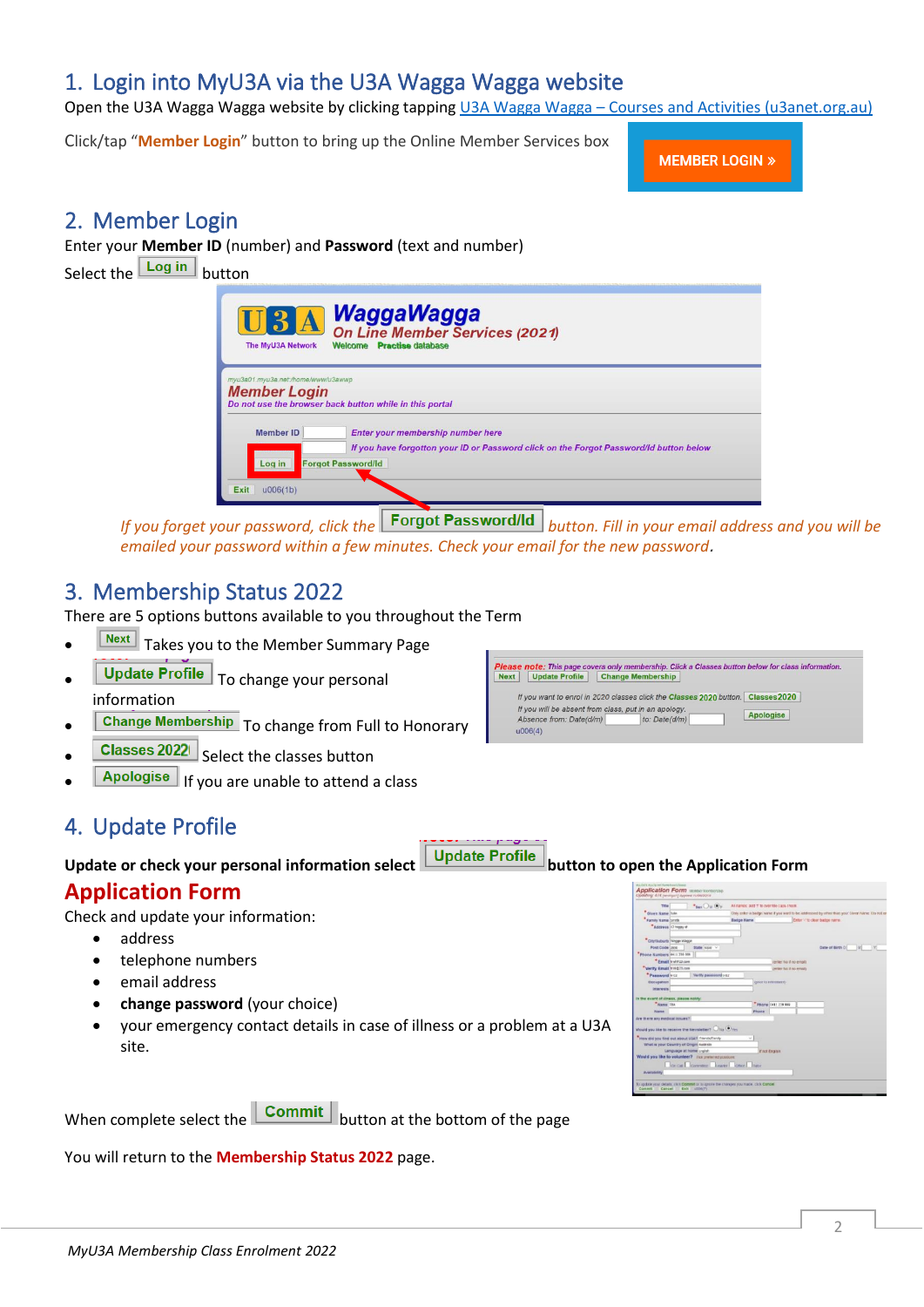# <span id="page-2-0"></span>5. Enrolling in a Class

Select button Read the information and on the **Class Status 2022** page

| <b>Class Status 2022</b>                                                                                                                                                                                                  |              |
|---------------------------------------------------------------------------------------------------------------------------------------------------------------------------------------------------------------------------|--------------|
| Highlights: Withdrawn Await Acceptance                                                                                                                                                                                    |              |
| To select classes:<br>1. Click the Classes 2021 button to list the available classes.<br>2. Click the square checkbox under each class code to select it,<br>3. Then click Next at the bottom of the page to return here. | Classes 2022 |

#### Select **Classes 2022** again

Select the classes you wish to enrol in by clicking or tapping the box next to the description to activate a tick  $(\checkmark)$ . If the status of the class says **Full**, you can still apply but will be placed on the waitlist.



**Classes 2020** 

*PLEASE NOTE* When finished choosing classes, scroll to the bottom of the page and **SELECT** The **Class Staus 2022** page provides a list of your classes.

If finished enrolling, accept these classes by selecting  $\sqrt{\frac{Next}{x}}$ 

#### **Withdrawing from a class at this stage**

- 1. Click/tap the the class from which you wish to withdraw, and a tick appears
- 2. **Select a reason** from the drop down box
- 3. Select **Delete Class**
- 4. Select Rext

You return to the **Membership Status 2022** You can check your profile and/or add more classess, if finished select